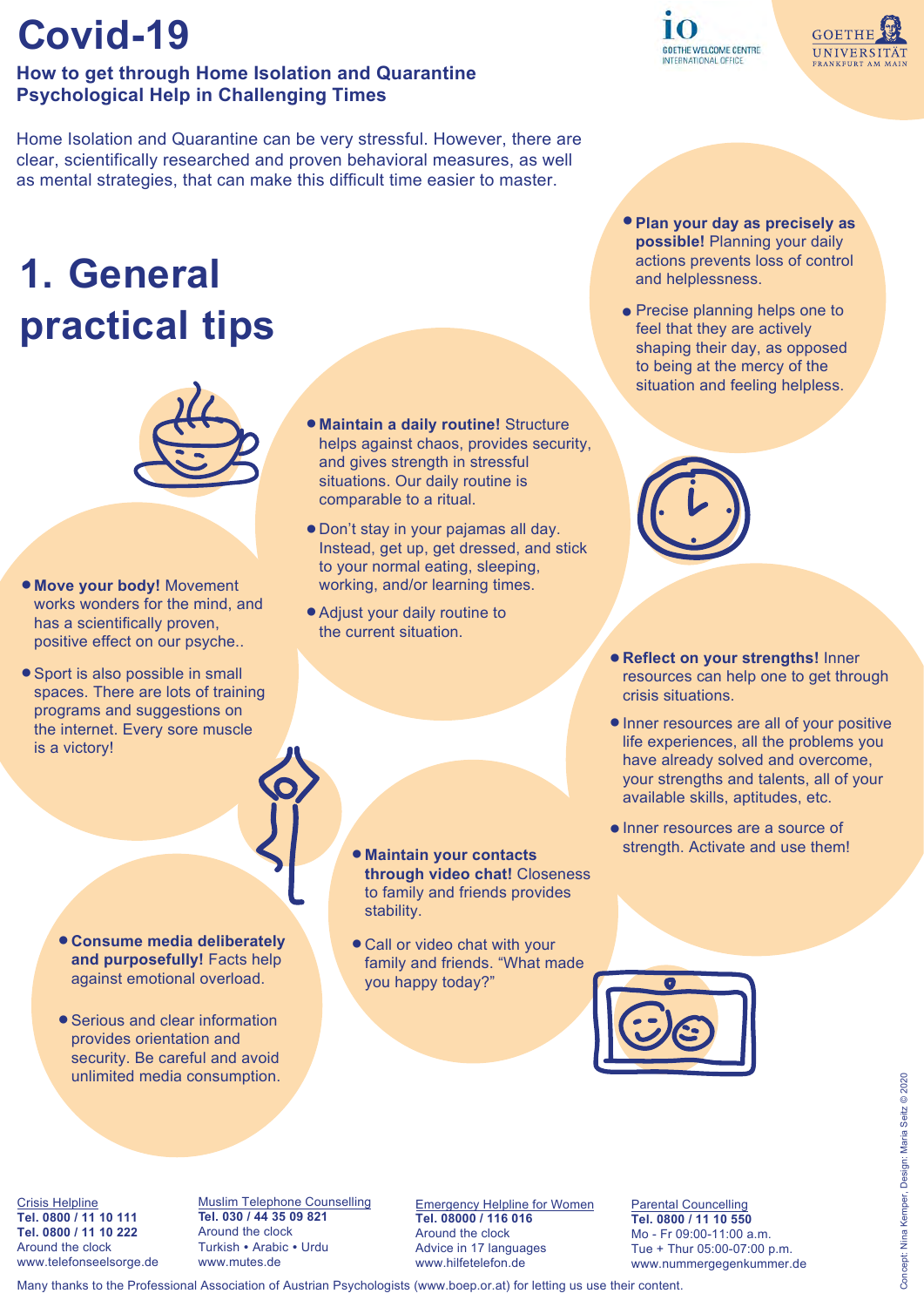### **How you can get through Home Isolation and Quarantine Psychological Help in Challenging Times**

Home Isolation and Quarantine can be very stressful. However, there are clear, scientifically researched and proven behavioral measures, as well as mental strategies, that can make this difficult time easier to master.

# **2. Measures against anxiety and major worries**

Replaying thoughts over and over in one's mind is one of the many strategies in dealing with stressful situations. Too much can be counterproductive and create more stress.

**Limit your ruminationg thoughts!** ●

**GOETHE WELCOME CENTRE** 

INTERNATIONAL OFFICE

Think about activities you can do if your ● ruminating thoughts become too frequent. Brainstorm possible activities beforehand, such as baking, reading, or writing. Do something that is completely different, that feels good for you.

- New stressors and unusual emotions can arise in unfamiliar times. It can take time to adjust to these new circumstances and its challenges.
- Limit your media consumption! Consciously construct and limit your media consumption regarding COVID-19. Constantly being confronted with images and descriptions is not helpful but rather stressful, even if it is from reputable media sources.
	- **. Take your feelings seriously!** We all have different feelings during this unfamiliar time, for example, confusion, fear, or stress. These feelings are perfectly understandable, but you could start to feel overwhelmed with so many of the them. Take time to identify and express these feelings. Some people like to write down these feelings or use creative outlets, such as painting, making music, or meditating.

#### **Talk about your feelings**! ●

If you feel the need to talk to someone about your feelings, then turn to a helpful, close friend or family member. If there's no one close to you that you'd like to discuss your feelings with, seek professional guidance.

- **Avoid fearmongers! Set boundaries** and avoid reading the massive amounts of SMS, emails, videos, WhatsApp messages, and other messages that are circulating on social media.
- **Focus on the positives!** Focusing on positive content can provide calm and stability. Talk to those close to you and be mindful of positive topics of conversation.
	- **Remember, the situation is temporary!**  It is important to remember that the COVID-19 outbreak will eventually pass. Remember to practice ways to reduce your risk of getting sick, such as regular handwashing and avoiding close contact with others. Plan activities that you would like to do when the outbreak has passed.
	- **Do simple relaxation exercises!** Anxiety and relaxation can't happen at the same time. Therefore, do some relaxation exercises that can reduce your anxiety. Many different relaxation exercises can be found on the internet.

Crisis Helpline **Tel. 0800 / 11 10 111 Tel. 0800 / 11 10 222** Around the clock [www.telefonseelsorge.de](https://www.telefonseelsorge.de/?q=node/7651)

Muslim Telephone Counselling **Tel. 030 / 44 35 09 821**  Around the clock Turkish • Arabic • Urdu www.mutes.de

[Emergency Helpline for Women](https://www.hilfetelefon.de/das-hilfetelefon/beratung/beratung-in-17-sprachen/englisch.html) **Tel. 08000 / 116 016**  Around the clock Advice in 17 languages www.hilfetelefon.de

Parental Councelling **Tel. 0800 / 11 10 550**  Mo - Fr 09:00-11:00 a.m. Tue + Thur 05:00-07:00 p.m. www.nummergegenkummer.de

Many thanks to the Professional Association of Austrian Psychologists (www.boep.or.at) for letting us use their content.



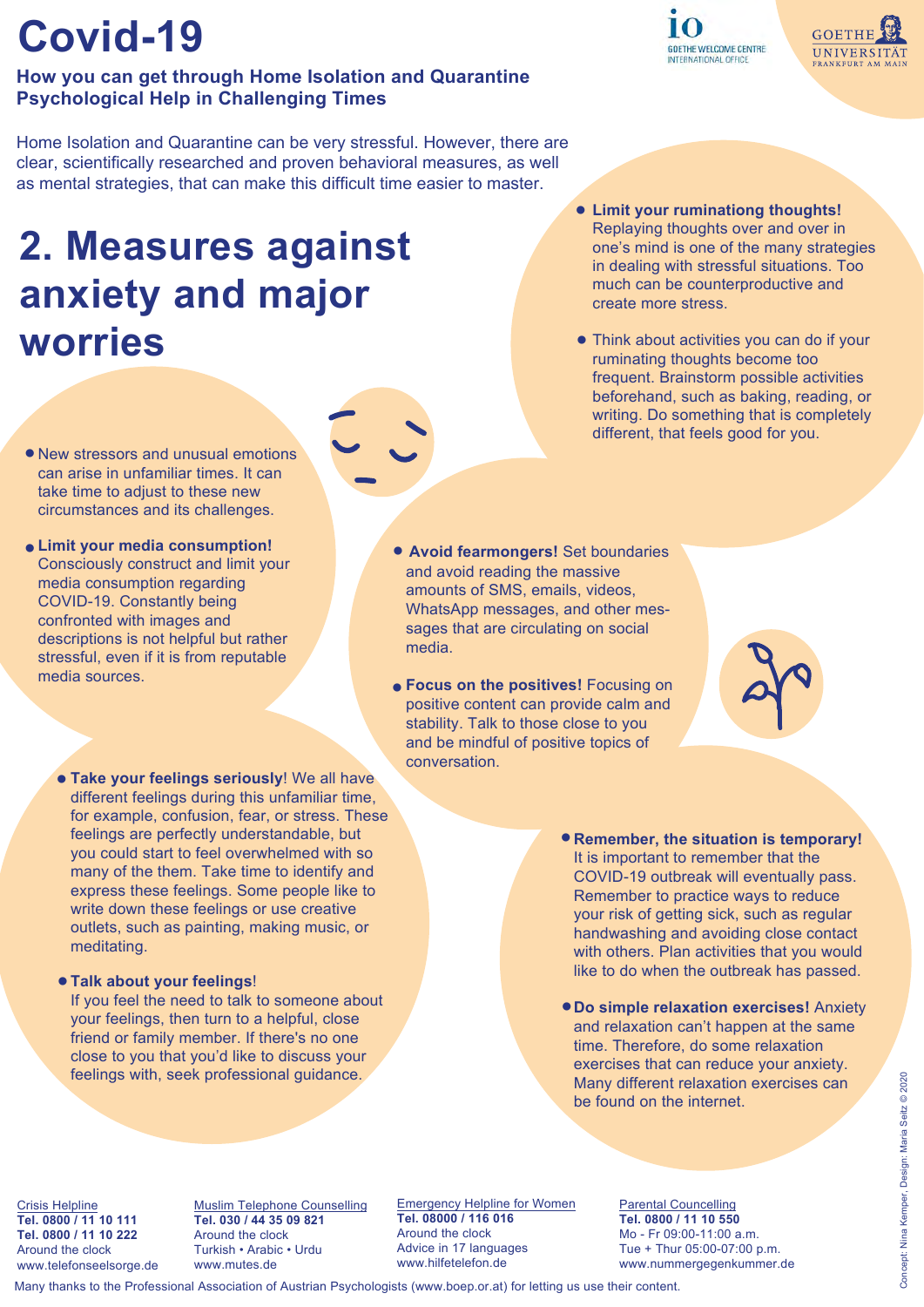### **How to get through Home Isolation and Quarantine Psychological Help in Challenging Times**

Home Isolation and Quarantine can be very stressful. However, there are clear, scientifically researched and proven behavioral measures, as well as mental strategies, that can make this difficult time easier to master.

### **3. Measures in dealing with children and adolescents**

- $\bullet$  **Isolation is a strain**. The primary goal in isolation is to manage it as stress-free as possible. The isolation is not there to fix family problems.
- Child rearing and conflict management with a partner should not be the focus during this time.
- **Clearly define times when everyone has alone time.**
- **Do activities together.** ●
- **Clearly plan learning and free time.**
- **Keep to a daily routine.**
	- **Develope rules together of how to utilize this extra time in the best possible way.**
- **Explain the current situation to your child in ageappropriate terms.**
- **Accept if your child is more affectionate than usual and meet your child's needs. They need security and comfort right now.**
- **Allow options to withdraw to prevent or reduce conflicts.**
- **Together with your child, limit "screen times" for TV, phone, and computer.**

**Allow your child**  ● **to get physical exercise within the limits of the current circumstances.**

**Refrain from carrying out**  ● **big changes in your parenting style right now and avoid using punishments. Try to use praise to positively reinforce your child's behavior.**

Crisis Helpline **Tel. 0800 / 11 10 111 Tel. 0800 / 11 10 222** Around the clock [www.telefonseelsorge.de](https://www.telefonseelsorge.de/?q=node/7651) Muslim Telephone Counselling **Tel. 030 / 44 35 09 821** Around the clock Turkish • Arabic • Urdu www.mutes.de

Emergency Helpline for Women **Tel. 08000 / 116 016**  Around the clock Advice in 17 languages [www.hilfetelefon.de](https://www.hilfetelefon.de/das-hilfetelefon/beratung/beratung-in-17-sprachen/englisch.html)

Parental Councelling **Tel. 0800 / 11 10 550**  Mo - Fr 09:00-11:00 a.m. Tue + Thur 05:00-07:00 p.m. www.nummergegenkummer.de

Many thanks to the Professional Association of Austrian Psychologists (www.boep.or.at) for letting us use their content.

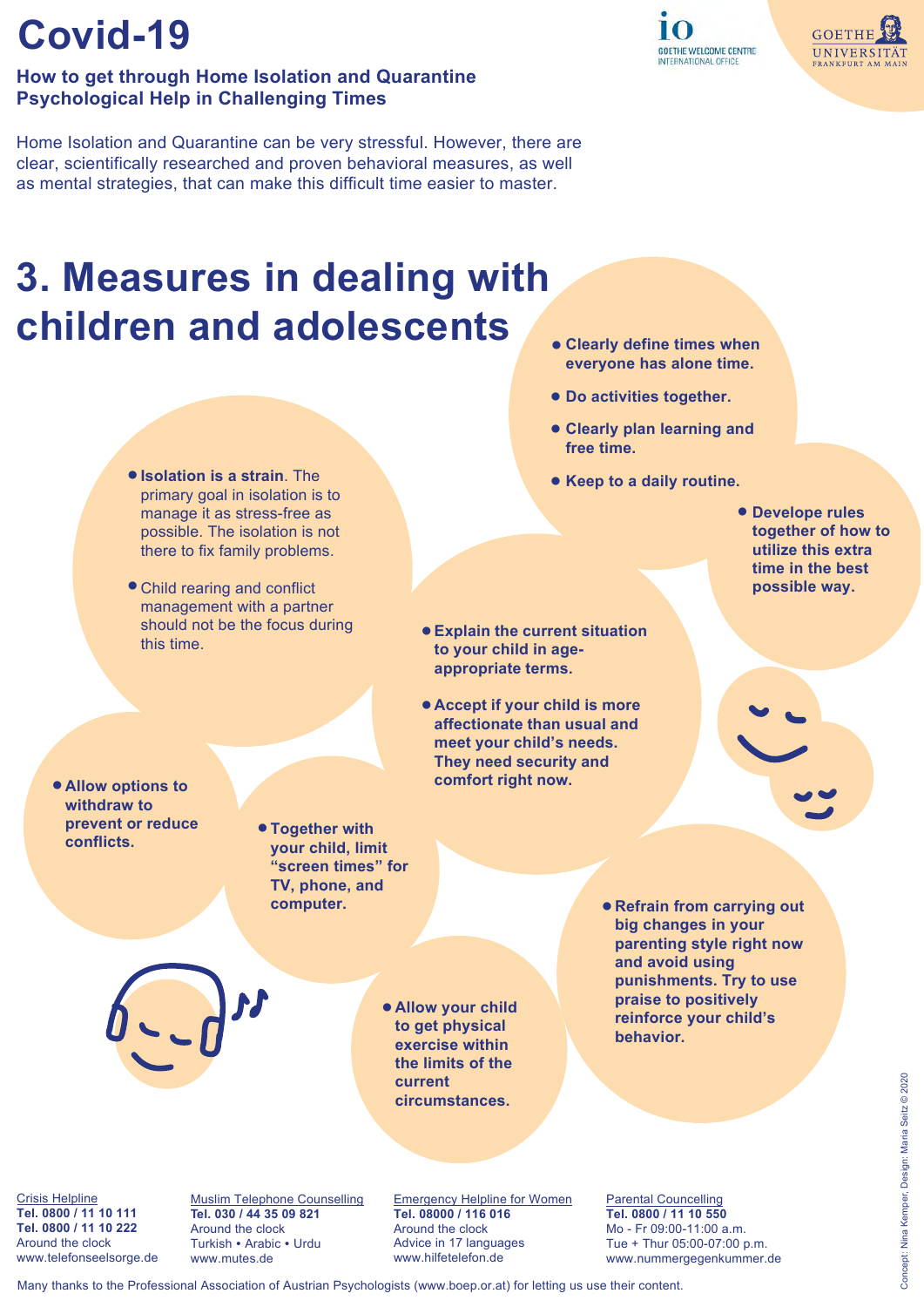### **How to get through Home Isolation and Quarantine Psychological Help in Challenging Times**

Home Isolation and Quarantine can be very stressful. However, there are clear, scientifically researched and proven behavioral measures, as well as mental strategies, that can make this difficult time easier to master.

### **4. Measures against boredom**

- **You may suddenly have an unusual amount of free time, as you may not be working, or your other free time activities have been suspended.**
- $\bullet$  **It is important that you still keep a daily routine and set goals that you can achieve.**
- **Plan out your tasks for the day. Start projects that you have been putting off. Even small jobs can be taken care of now.**
- **Plan one highlight that you can look forward to each day.**
- **Stay in contact with people that are important to you. Exchange positive things going on and plan activities that you can do together after the quarantine.**

Marn

# **5. Measures against conflicts**

- **Feelings of discomfort or exhaustion can arise when being confined to your living quarters. It is common for conflicts to arise among partners or families due to the amount of time being spent together. All of this can result in arguments, including acts of violence.**
- **Clearly define specific times to be spent alone.**

 $2^2$ 

- **Allow family members the option to withdraw or retreat.**
- **Address anger, before a situation escalates.**
- **Take a short walk alone, in your neighborhood or in the woods.**

**. Make time for a daily family meeting to talk about how everyone is doing, who needs what, or what ideas or wishes individual family members have.**

**• Be more forgiving than usual, with yourself and with those around you! This is indeed challenging for all families.**

Crisis Helpline **Tel. 0800 / 11 10 111 Tel. 0800 / 11 10 222** Around the clock [www.telefonseelsorge.de](https://www.telefonseelsorge.de/?q=node/7651)

Muslim Telephone Counselling **Tel. 030 / 44 35 09 821** Around the clock Turkish • Arabic • Urdu www.mutes.de

Emergency Helpline for Women **Tel. 08000 / 116 016**  Around the clock Advice in 17 languages [www.hilfetelefon.de](https://www.hilfetelefon.de/das-hilfetelefon/beratung/beratung-in-17-sprachen/englisch.html)

Parental Councelling **Tel. 0800 / 11 10 550**  Mo - Fr 09:00-11:00 a.m. Tue + Thur 05:00-07:00 p.m. www.nummergegenkummer.de



**GOETHE** 

UNIVERSITÄT